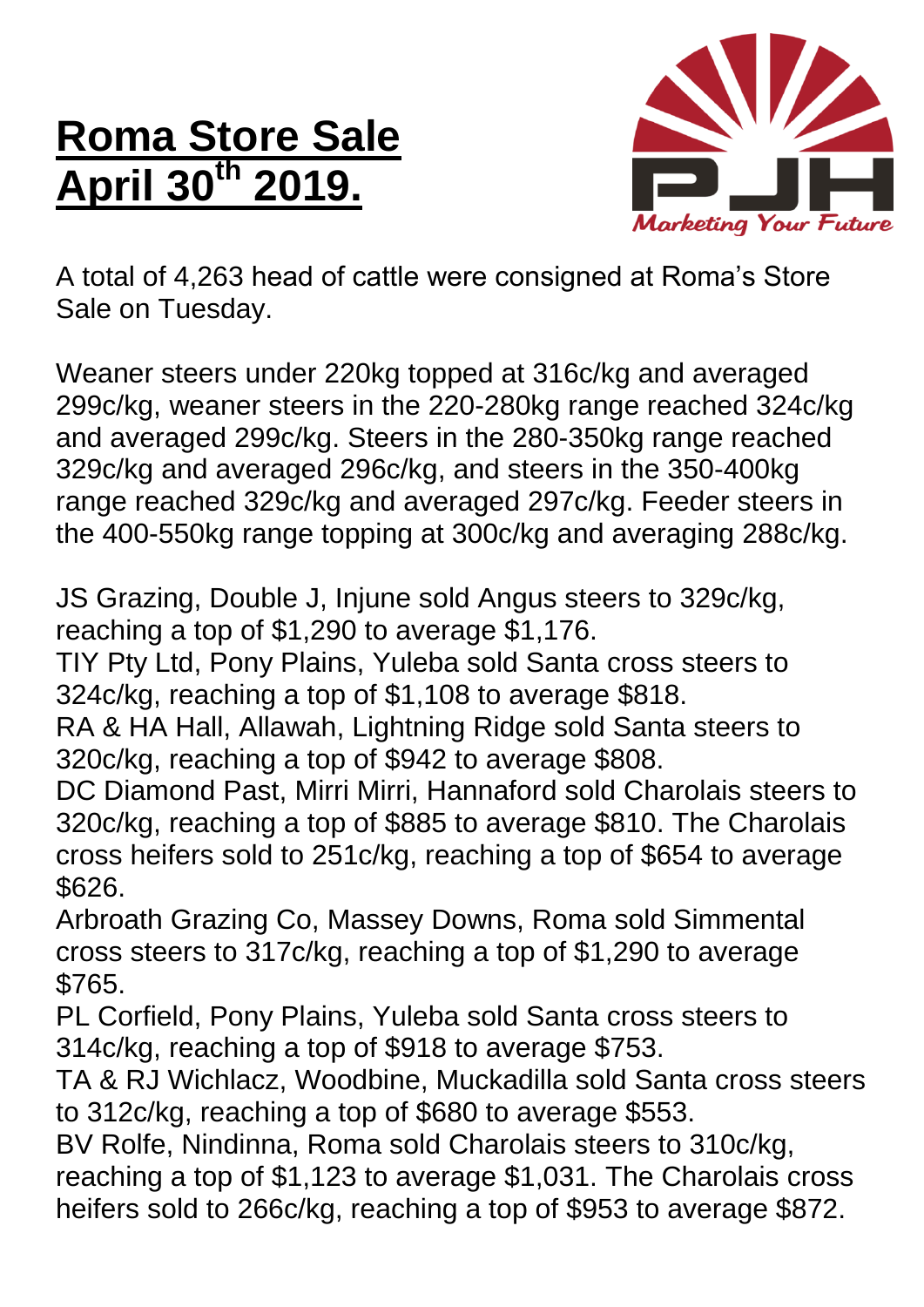MD & CJ Redgen, The Rockies, Roma sold Red Brangus steers to 310c/kg, reaching a top of \$722 to average \$722.

BJ & DM Cooke, Turana, Meandarra sold Simmental cross steers to 308c/kg, reaching a top of \$774 to average \$743.

Beranga Pty Ltd, Baroona, Garah sold Angus steers to 300c/kg, reaching a top of \$883 to average \$713. The Angus heifers sold to 256c/kg, reaching a top of \$621 to average \$592.

Wilson Grazing, Taroela, Taroom sold Braford steers to 298c/kg, reaching a top of \$1,317 to average \$1,255.

Brett & Sandy Southern, Neabul Downs, St George sold Angus steers to 298c/kg, reaching a top of \$705 to average \$705.

Heifers under 220kg topped at 256c/kg and averaged 205c/kg, while heifers in the 220 – 280kg range topped at 256c/kg and averaged 225c/kg. Heifers in the 280-350kg range topped at 276c/kg, averaging 229c/kg. Heifers in the 350-450kg range topped at 276c/kg, averaging 224c/kg.

RH & RJ West, Roleen, Wallumbilla sold Hereford heifers to 270c/kg, reaching a top of \$1,080 to average \$790. Maller Pastoral Co, Waverley, Wallumbilla sold Simmental cross heifers to 246c/kg, reaching a top of \$711 to average \$703.

Cows in the 300-400kg range reached 159c/kg and averaged 123c/kg, while cows in the 400kg-500kg range reached 228c/kg and averaged 172c/kg. Cows over 500kg topped at 214c/kg, averaging 193c/kg.

## *PJH sell 6 th position next week.*

*Please be aware that all cattle being sold must be accompanied by aNational Cattle Health Declaration as well as NVD*